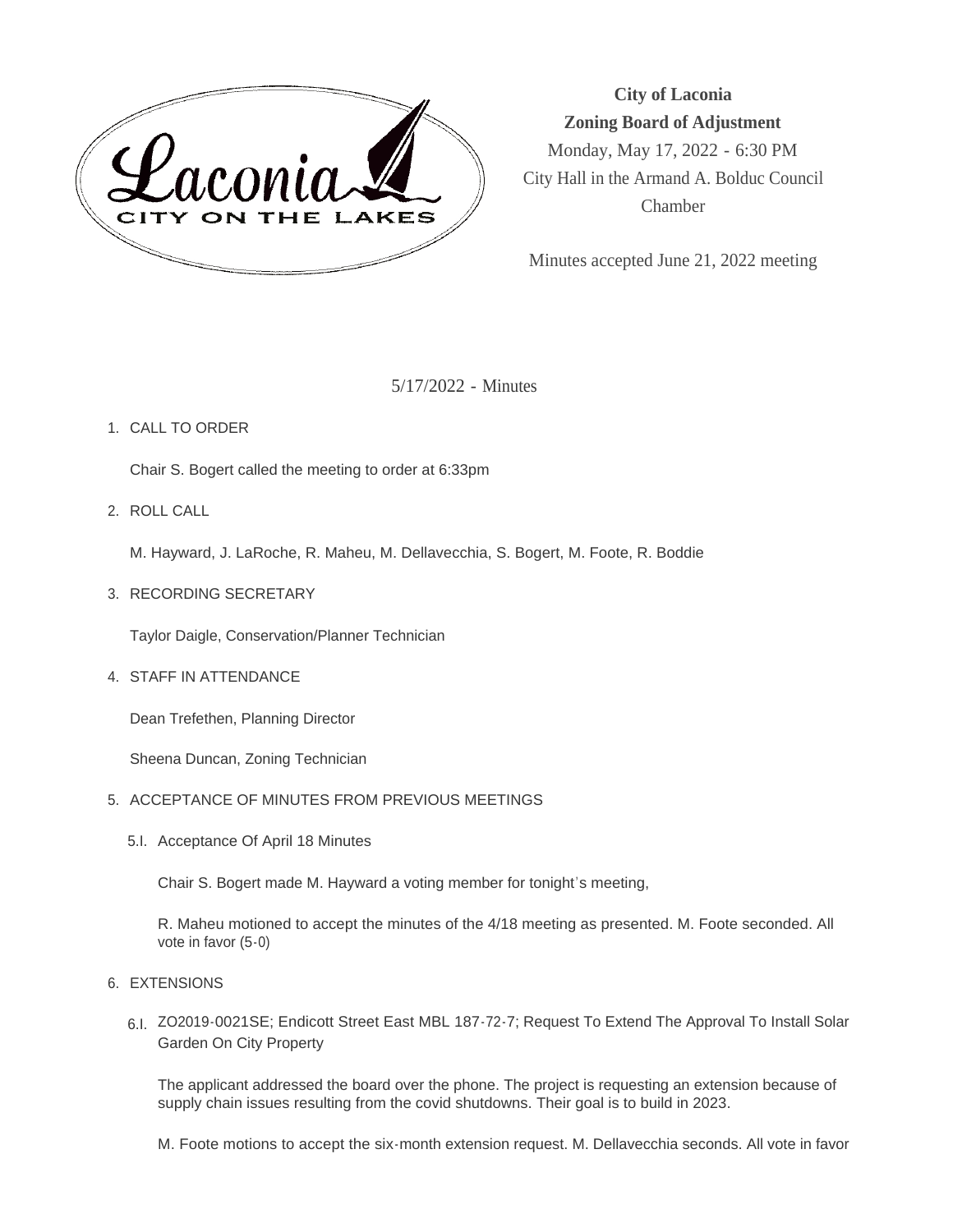- (5-0)
- CONTINUED PUBLIC HEARINGS, CONSIDERATION AND POSSIBLE VOTE Note: The Purpose Of This 7. Agenda Section Is For The Board To Continue The Public Hearing For The Applicant And The Public To Provide Input. The Board May Also Deliberate The Application, Decide And Conduct A Final Vote At This Time.
	- 7.I. ZO2019-0001VAR; 29 Sweetbrier Way; Request To Extend The Approved For A Variance From Article V Section 235-36 And Attachment 3 Table II To Allow Additional Lot Coverage Over Previously Approved 20%. Former PUD (Planned Urban Development) Regulations Allowed 20% Lot Coverage; Current Regulations Allow 40% Lot Coverage

Property owner, Peter Gerardi, addressed the board regarding his project at 29 Sweetbriar Way. They are looking for a six-month extension and have just broken ground on construction.

M. Foote motions to accept the six-month extension request. R. Maheu seconds. All vote in favor (5-0)

7.II. ZO2022-0018VAR; 164 Paugus Park Rd; Variance Request From Article VI Section 235- 35B Side Setback To Allow For The Construction Of A Shed That Would Encroach Into The 10 Ft Setback

Property owner, Reuven Kitov, addressed the board. He is requesting to build a shed on his property within the side setback. He is requesting a 6-foot setback instead of the 10-foot requirement. Applicant brought photos of his property to share with the board. He addressed that if required to keep the 10-foot setback, the shed would be in the middle of their access point to the water. Allowing the shed to be built in the setback ensures that they can still get a watercraft into the water. The shed design will match the house and there is a vegetative screening already between the two properties. M. Foote asks how close to the property line it would be? Applicant answers that they will maintain a 6-foot setback. M. Hayward asks about placing it on the other side of the house. Applicant addresses that the shed would be holding all of their water-related items and it would make sense to be on the side of the house with easier access to the water. J. LaRoche asks if neighbors are aware of it. Applicant says yes, they do not have any issues.

S. Bogert opens the public hearing at 6:52pm. With no one to speak for or against the application, the public hearing is closed at 6:52pm.

M. Dellavecchia notes that the plan makes more sense after speaking to the applicant. M. Hayward agrees and thinks the 4-foot encroachment is not a lot, and there is already a vegetative buffer present. M. Foote notes that there would be enough space to maintain the area around the shed as well.

M. Dellavecchia motions to approve the variance requested because it is only a request for a 4-foot encroachment, and it is a narrow lot to begin with. M. Foote seconds. All vote in favor (5-0)

- PUBLIC HEARINGS, POSSIBLE CONSIDERATION AND VOTE Note: The Purpose Of This Agenda 8. Section Is For The Board To Have A Presentation From The Applicant And Open A Public Hearing For The Public To Provide Input. The Board May Also Deliberate The Application, Decide And Conduct A Final Vote At This Time.
	- State Of NH Housing Appeals Board Remand Concerning Application ZO2021-0018SE-STL, 33 8.I. Clearwater Pl; A Special Exception To Allow Short Term Lodging

S. Bogert addresses the board and explains the Housing Board of Appeals remand to the ZBA. The initial application was denied, and the Appeals Board determined the ZBA's decision was in error. Therefore, the application is back at the ZBA for a rehearing. The applicant's legal team addressed the board and would like to readdress a few comments from the previous denial. They have suggested the following conditions of approval to be considered by the ZBA: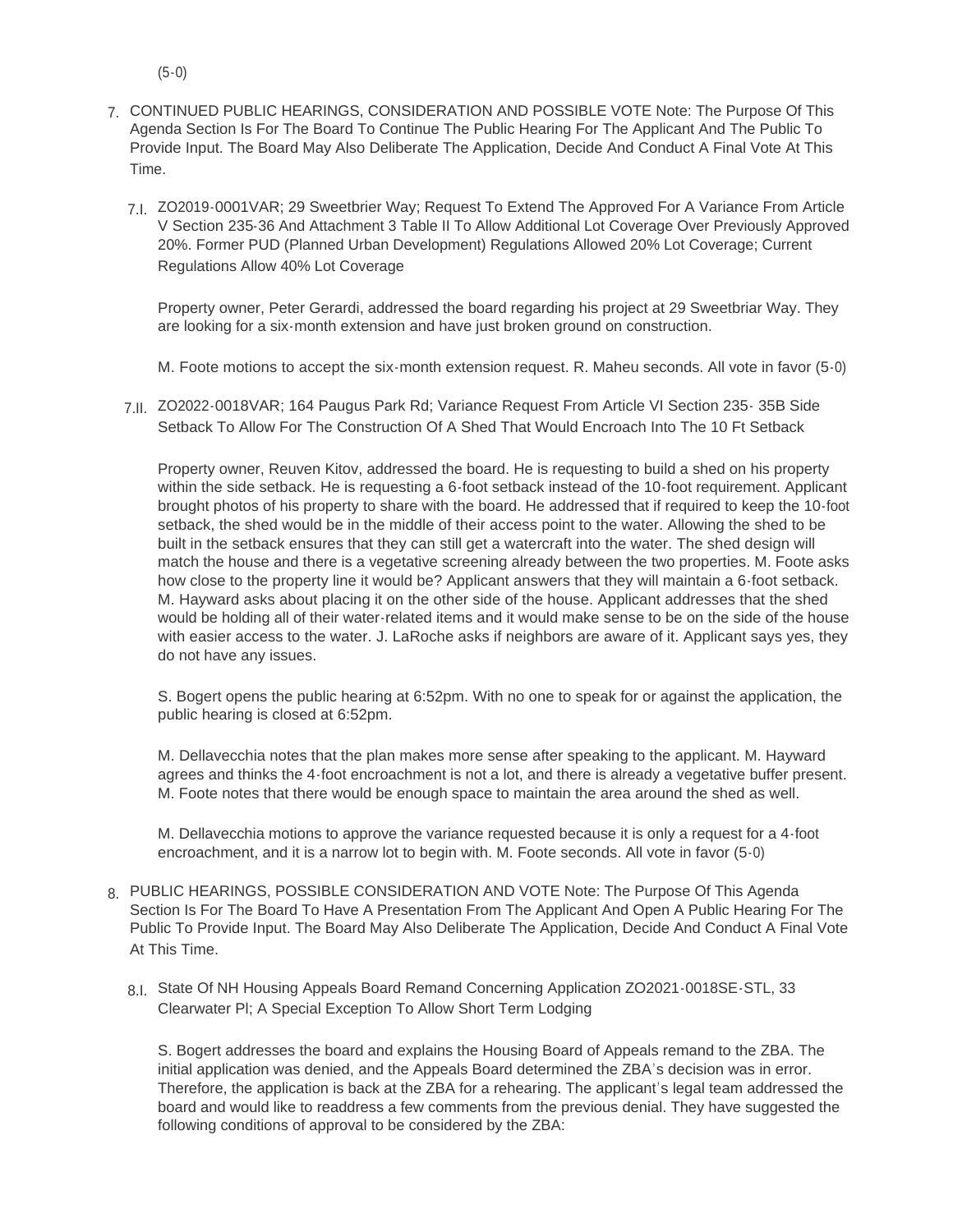1. The applicants will comply with all parking and occupancy limits set by the Planning Department. There will be no parking allowed I the street and occupancy will be limited at 12 people.

2. They will ensure that they are adhering to the city's noise ordinance.

3. They will supplement municipal trash services by hiring a private company to remove excess trash when guests turnover.

4. They will install a fence/screening to prevent accidental trespass and help reduce noise.

S. Bogert read these out loud for the audience and board.

M. Dellavecchia asked about the covenants in the Clearwater development. S. Bogert states that the board nor city have any control over the covenants. Anything that arises from those covenants are a civil matter between the development/homeowner's association and the individual homeowner.

M. Foote asks the applicants how long this property has been renting? Applicants respond that it has been used for this since at least 2014.

S. Bogert opens the public hearing at &:07pm.

Jon Hildreth, of 39 Clearwater Place, addressed the board. He acknowledged that the Housing Board of Appeals determined that past concerns cannot influence the decision about the future use of the property. He notes that the fence being recommended goes against the covenants of the development. The covenants do not allow for any artificial fencing, only natural barriers like vegetation. He also notes the covenants address "the preservation of the character of Clearwater as a residential community and each lot will be used for residential purposes only". He also notes the issues and safety concerns at the docks. There is a covenant that addressed that "no slip or dock shall be used or rented by anyone but the owner of the lot or other Clearwater residents". Mr. Hildreth notes that they would have brought these covenants up early but only recently became aware of them. He notes that the covenants preclude the short-term rental use and remain in perpetuity. Mr. Hildreth also notes that as of 5/16/22, 12 of the 17 lot owners (comprising of about 85% of the land in the development) filed an amendment with the Registry of Deeds that limits the allowable time of rentals to a maximum of 180 days. He also notes that he was listed as the emergency contact for the short-term rental permit and does not know why that would be the case. He asks the board to deny to application based on the existing covenants.

S. Bogert addresses the room to clarify a few things. The first, is that the material of the fence is not specified and that would be addressed between the property owners and the planning department. The second, is that the docks are not a part of the discussion because it is an internal issue among the development/home-owners association and the property owner. The third, is that all covenants related to a deed is a legal matter between the home-owner's association and the homeowner. S. Bogert notes that the concerns are understandable, but the city cannot get involved with covenants and it will have to be dealt with between the development and the individual homeowner.

Jon Hildreth addresses the board again. He notes that the applicant was renting last year after the city denied their application. S. Bogert addresses that many of the concerns from previous years are addressed in the permitting process, such as parking, trash, and noise. There is the possibility of a permit being revoked if these conditions are not met. D. Trefethen also adds that once the appeal was filed with the Housing Board of Appeals, the city could not enforce anything, including the past fall/winter renting. The appeal was filed shortly after the initial denial and met the requirements for filing the appeal in time.

Insha Haque, of 40 Clearwater Place, addresses the board. She notes that she has written a letter that summarizes the concerns of the property to the board. She feels the safety concerns are not being addressed. Past renters have blocked her and her husband's ability to enter and exit their own driveway. She notes that their jobs at the hospital require them to be able to respond quickly and get to the hospital. They bought their house because the proximity to the hospital. She notes that even with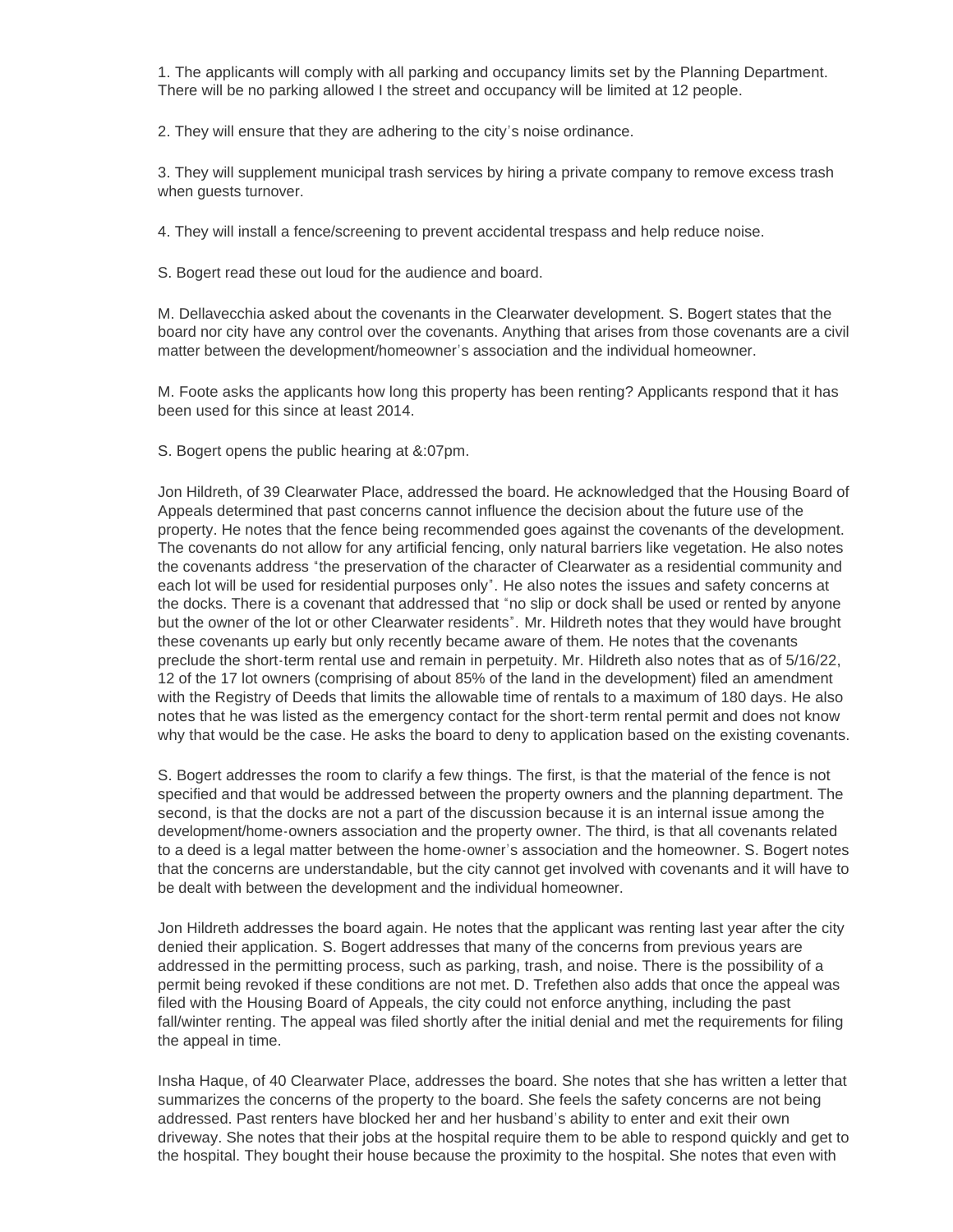the occupancy limits, there have been issues.

S. Bogert responds to Mrs. Haque. He says that a major condition of approval will require that there is no parking in the street and therefore, no blocking of any driveways. If there was an issue with parking, the permit approval process provides instructions on how to file a complaint with the city and that the local agent must respond and resolve the issue. As long as the applicant complies with the permit, the issue should not happen again.

Mrs. Haque readdresses the board and states that the main issue has been cars with trailers attached to them. They have called the police about the issue before and were told they could not enforce anything because it was a city matter.

S. Bogert closed the public hearing at 7:27pm.

S. Bogert asks the applicant if the parking in the street condition will apply to all trailers and vehicles. The applicant responds yes. J. LaRoche asks what would happen if there were trailers on every vehicle there. S. Bogert states that if they cannot fit in the driveway they cannot be there.

M. Foote asks is the road is city-accepted or private. D. Trefethen says it is a city street. S. Bogert says no matter what there is to be no parking in that street.

M. Hayward asks D. Trefethen about the process of creating the ordinance for short-term lodging and if it considered how covenants would play a role in the permitting. D. Trefethen states that covenants are a civil matter with the association/development and the homeowner. The city does not referee covenants for anything, including boundary line disputes. The city does not enforce them. Homeowner's associations have the ability to change their rules regarding covenants. M. Hayward asks about the legality of a ZBA decision that does not consider the covenants? D. Trefethen states that if an issue arises related to such it would go to the court system and the judge would have to decide. D. Trefethen notes that a major issue with covenants is the interpretation of the language used. He gives the example that the term "resident" could mean the homeowner, or it could mean someone residing there for a certain time. The city cannot make that interpretation.

D. Trefethen also notes some details about the permitting process for short-term lodging. The permitting process addresses conditions surrounding parking, noise, and trash. An approval letter is sent to the applicant and all abutters, in which there are instructions for reporting real-time issues. There is a second component to the permitting process that is educational for the applicant. The planning department suggests that the applicants post/advertise the conditions of the permit within the building they are renting, for any renters to be aware. He notes that we have over 90 approved short-term lodging permits in the city and there have been zero complaints about permitted properties. The only complaints the department has received are in regard to unpermitted properties, so the educational component of the application process appears to be working.

M. Dellavecchia notes he is in favor of short-term lodging but is concerned that granting this approval puts a legal burden on the abutters/development. S. Bogert reiterates that it is not appropriate for the board to consider covenants in their decision. M. Dellavecchia asks about how long a permit is good for. D. Trefethen states it is for 2-years, and then they must be renewed.

R. Boddie notes that the board understands both sides of the issue.

S. Bogert discusses that the city's permitting process for short-term lodging covers all of the previous issues in the past, and therefore, the past issues cannot be used against the property as there are policies in place to control the issues, once permitted.

S. Bogert also states that there will always be someone unhappy with a decision made but the board needs to consider the facts in front of them. M. Hayward notes that the application packet in front of them does meet all standards of the ordinance. S. Bogert notes again that all issues are covered by the permit and the applicant's word. There are checks and balance. D. Trefethen suggests using the term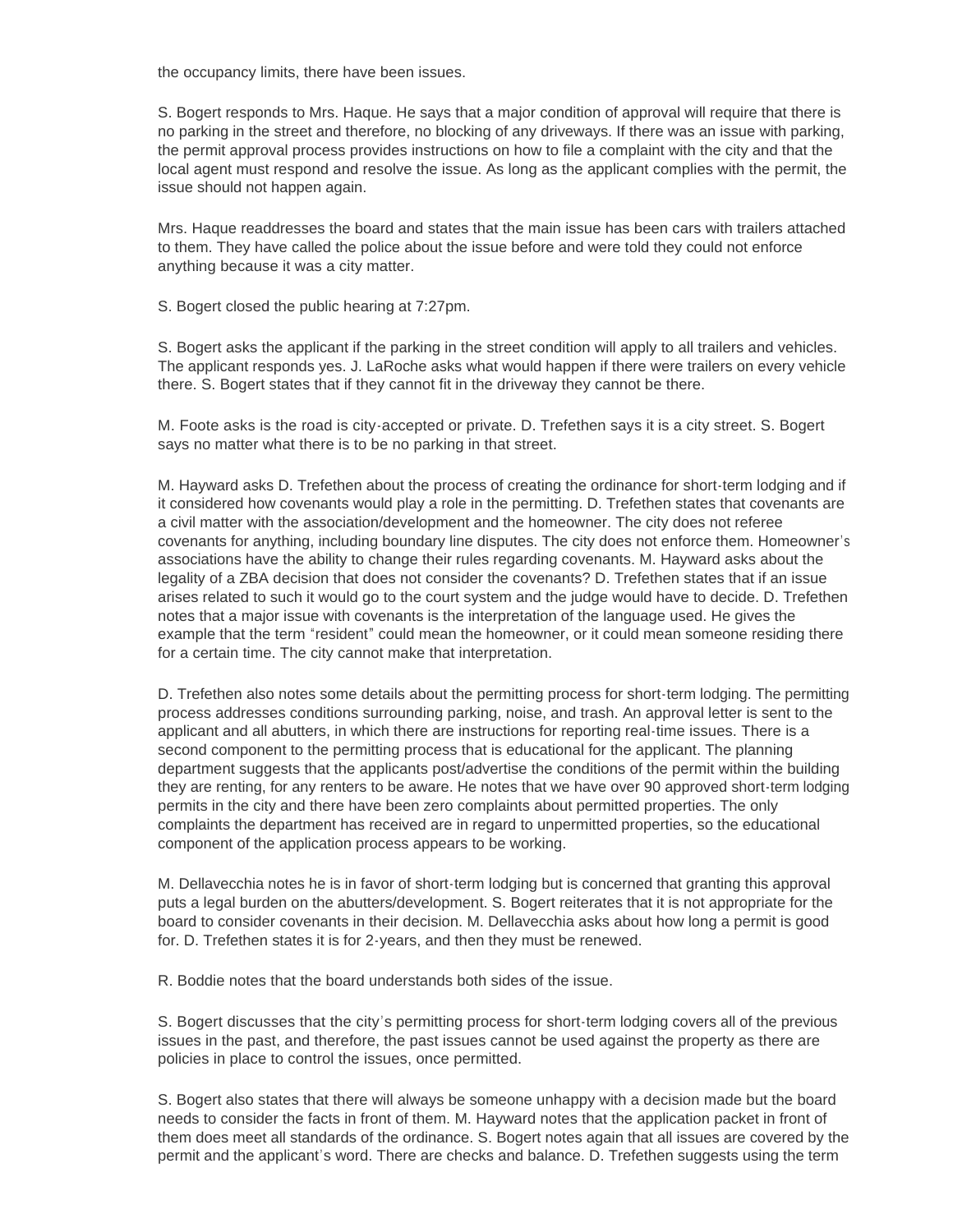"screening" instead of "fence" for this application.

S. Bogert motions to approve the application for the special exception based on the property historically being used for rentals since 2014. They have also provided the documentation that there will be no added stress to municipal services. He notes five conditions of approval:

- 1. There will be no parking of any vehicle, trailer, or general obstruction in the street.
- 2. The occupancy is capped at 12 people.
- 3. There will be additional trash pick up on Saturdays, with guest turnover.
- 4. Screening will be added as agreed upon with the applicant and planning department.
- 5. The city noise ordinance will be complied with

M. Foote seconds the motion. The motion passes 3-2 (M. Hayward and M. Dellavecchia vote against).

8.II. ZO2022-0021VAR; 66 McGrath Street; Variance Request From Article VI 235:35B To Allow For The Construction Of A One Car Garage To Be Built Within The Side Setback

The applicant, James Poire, addresses the board. He is requesting to build a one car garage within the side and rear setbacks (\* front and side) of his property. He requests a 10-foot side (\*front) setback where 15-feet required, and a 12-foot rear setback where 15-feet are required.\* (\*\*Because the property is located on a corner lot, the frontage along Dryer Street was mistakenly referred to as a side, rather than a front setback. The dimensional requirement remains 15-feet, with no change in required relief. Additionally, the above referenced rear setback is in fact a side setback, requiring only 10-feet in the RG District -resulting in no additional required relief.) This will allow him to continue using his existing driveway without encroaching on the existing grass area and still park two cars in the driveway. He notes that this encroachment is not unusual for his surrounding properties. The new garage would match the shed at the end of the driveway.

M. Foote asks about the size of the garage. It will be 14x24. M. Dellavecchia asks about the angle the garage is to be placed at. Applicant notes he does not want to enlarge his driveway so the angle shown would allow him to maintain the existing driveway. S. Bogert notes that a different angle would require the owner to remove the shed, and it would be in the setback anyways. R. Boddie asks about vegetation in the area. The applicant states there is already a tree buffer with the neighboring properties.

S. Bogert opens the public hearing at 8:02pm. With no one to speak for or against the application, the public hearing is closed at 8:02pm.

M. Hayward notes that she did a drive-by at the property and agrees with the applicant about the alignment of the garage. M. Foote asks about there being two driveways. D. Trefethen clarifies that it is a duplex property.

M. Dellavecchia motions to approve the variance request or a rear setback of 12 feet and a side setback of 10 feet. He notes it is a small lot, it will not impact the neighboring property values, it is an improvement to the owner's property, and there are no abutter issues. R. Maheu seconds. All vote in favor (5-0).

8.III. ZO2022-0023VAR; 556 Weirs Blvd, Capri Coondos; Variance Request From Article VI 235:35B To Allow For The Construction Of A Second Story Over An Existing Footprint That Encroaches Into The Side Setback

The owner, Ron Shepherd, addresses the board. He is requesting to add a second story to his onestory home to expand the living space. It will be on the exact same footprint, which currently encroaches on the setbacks. M. Dellaveccia asks which unit this is, applicant responds that it is unit 5. The applicant also states that it is an existing cinderblock foundation with a crawl space. D. Trefethen asks that any engineering reports for the building permit process address that the existing foundation can support the new story. S. Bogert asks about the height. Applicant states it will be 27 or 28 feet.